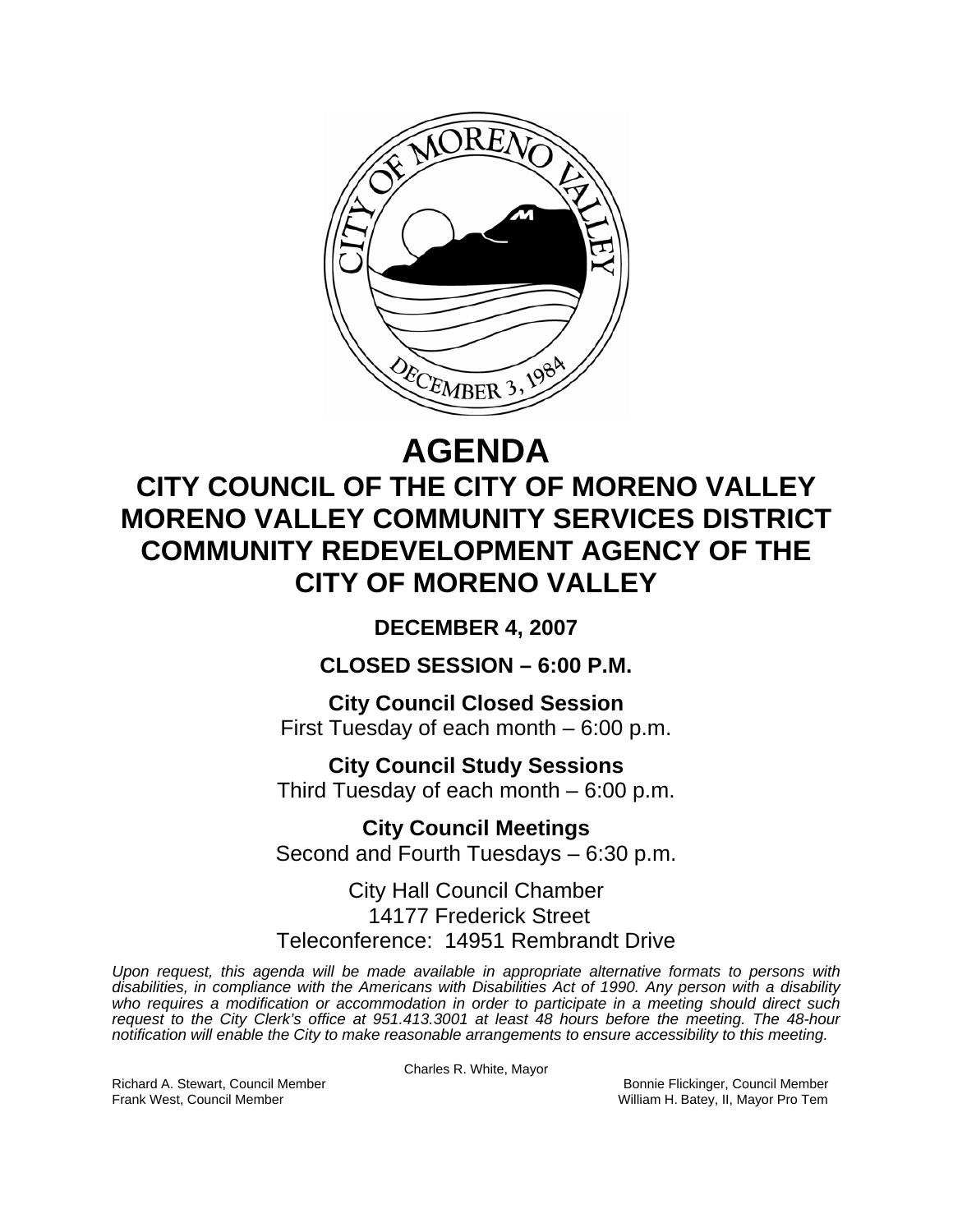#### **AGENDA MORENO VALLEY CITY COUNCIL MORENO VALLEY COMMUNITY SERVICES DISTRICT COMMUNITY REDEVELOPMENT AGENCY OF THE CITY OF MORENO VALLEY CLOSED SESSION – 6:00 P.M. DECEMBER 4, 2007**

#### **CALL TO ORDER**

#### **ROLL CALL**

## **PUBLIC COMMENTS ON MATTERS UNDER THE JURISDICTION OF THE CITY COUNCIL**

There is a three-minute time limit per person. Please complete and submit a BLUE speaker slip to the City Clerk. All remarks and questions shall be addressed to the presiding officer or to the City Council and not to any individual Council member, staff member or other person.

### **CLOSED SESSION**

A Closed Session of the City Council of the City of Moreno Valley will be held in the City Manager's Conference Room, Second Floor, City Hall. The City Council will meet in Closed Session to confer with its legal counsel regarding the following matter(s) and any additional matter(s) publicly and orally announced by the City Attorney in the Council Chamber at the time of convening the Closed Session. The Closed Session will be held pursuant to Government Code:

1) SECTION 54956.9(a) – CONFERENCE WITH LEGAL COUNSEL – EXISTING **LITIGATION** 

| a)           | Case:<br>Court:<br>Case No.: | Rados v. City of Moreno Valley<br><b>Riverside Superior Court</b><br><b>RIC 425323</b>        |
|--------------|------------------------------|-----------------------------------------------------------------------------------------------|
| b)           | Case:<br>Court:<br>Case No.: | Mireles & Beeler v. City of Moreno Valley<br><b>Riverside Superior Court</b><br>RIC 433878    |
| $\mathsf{C}$ | Case:<br>Court:<br>Case No.: | Thompson, Ann Marie v. City of Moreno Valley<br><b>Riverside Superior Court</b><br>RIC 456261 |
| d)           | Case:<br>Court:<br>Case No.: | Ray, Danetra v. City of Moreno Valley<br><b>Riverside Superior Court</b><br><b>RIC 459427</b> |